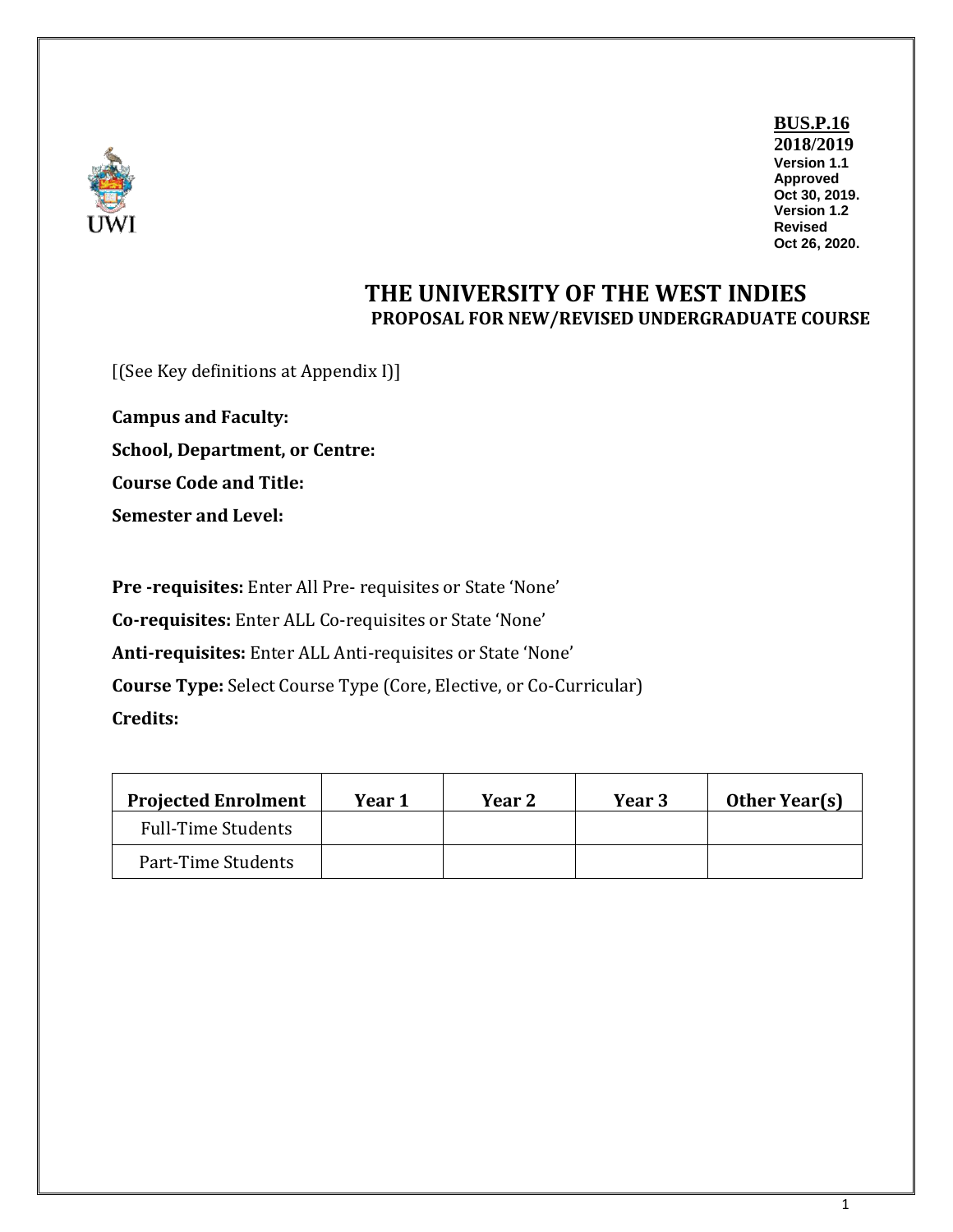#### **Projected Start Date:**

**Mode of Delivery: Face-to-Face □** Blended □ Online □

#### **1. Course Description**

Provide a brief description of the offering of this course, such as: "This course introduces students to…It covers…It will be assessed using...".

#### **2. Rationale**

Provide a brief statement highlighting the dominant reasons for the offering of this course. You should justify its addition and clearly state how it integrates into the overall degree programme.

#### **3. Course Aims/Goals**

Enter the course aim/goal in a short paragraph. For example, "The primary aim/goal of the course is to…."

#### **4. Course Learning Outcomes (Enter 5 to 8 learning outcomes as per the UWI requirement)**

On successful completion of the course, students will be able to:

- 1. Text
- 2. Text
- 3. Text
- 4. Text
- 5. Text
- 6. Text
- 7. Text
- 8. Text

#### **5. Course Content**

Describe units, topics, concepts that will be addressed: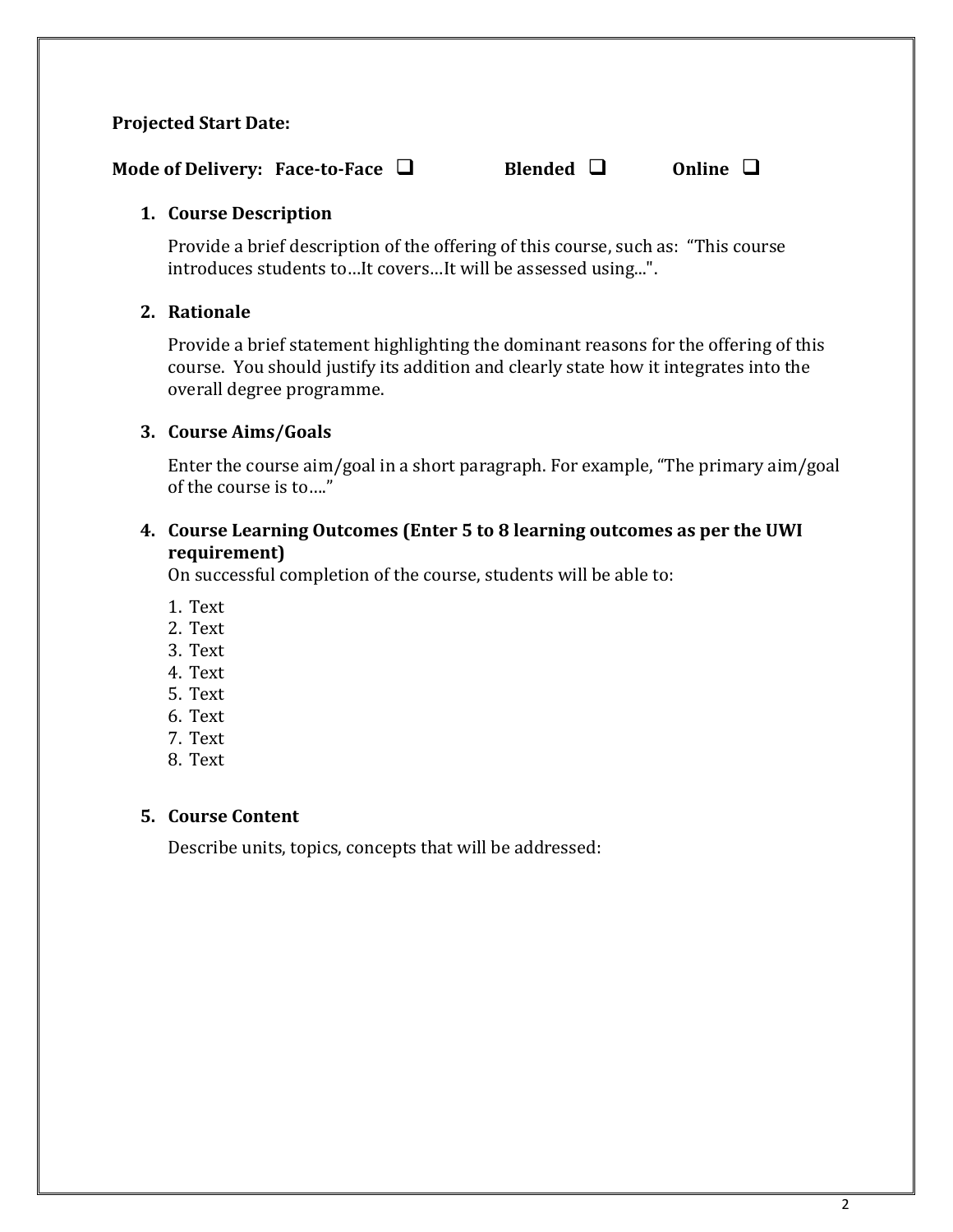### **6. Teaching Methods**

[Specify the combination of lectures, tutorials, labs, workshops or other types of interaction as appropriate. N.B. All types of interaction must be included]

**7. Contact and credits hours: Example - Lecture, Tutorial, Labs, other:** To take into account the study week

| <b>Type</b>   | <b>Duration</b><br>(Number of weeks) | <b>Contact Hours</b> | <b>Credit Hours</b> |
|---------------|--------------------------------------|----------------------|---------------------|
| Lecture       |                                      |                      |                     |
| Tutorial      |                                      |                      |                     |
| Labs          |                                      |                      |                     |
| Other (e.g.)  |                                      |                      |                     |
| <b>Total:</b> |                                      |                      |                     |

#### **8. Course Assessments Description**

In paragraph form, write a brief description of the main assessment methods used in this course.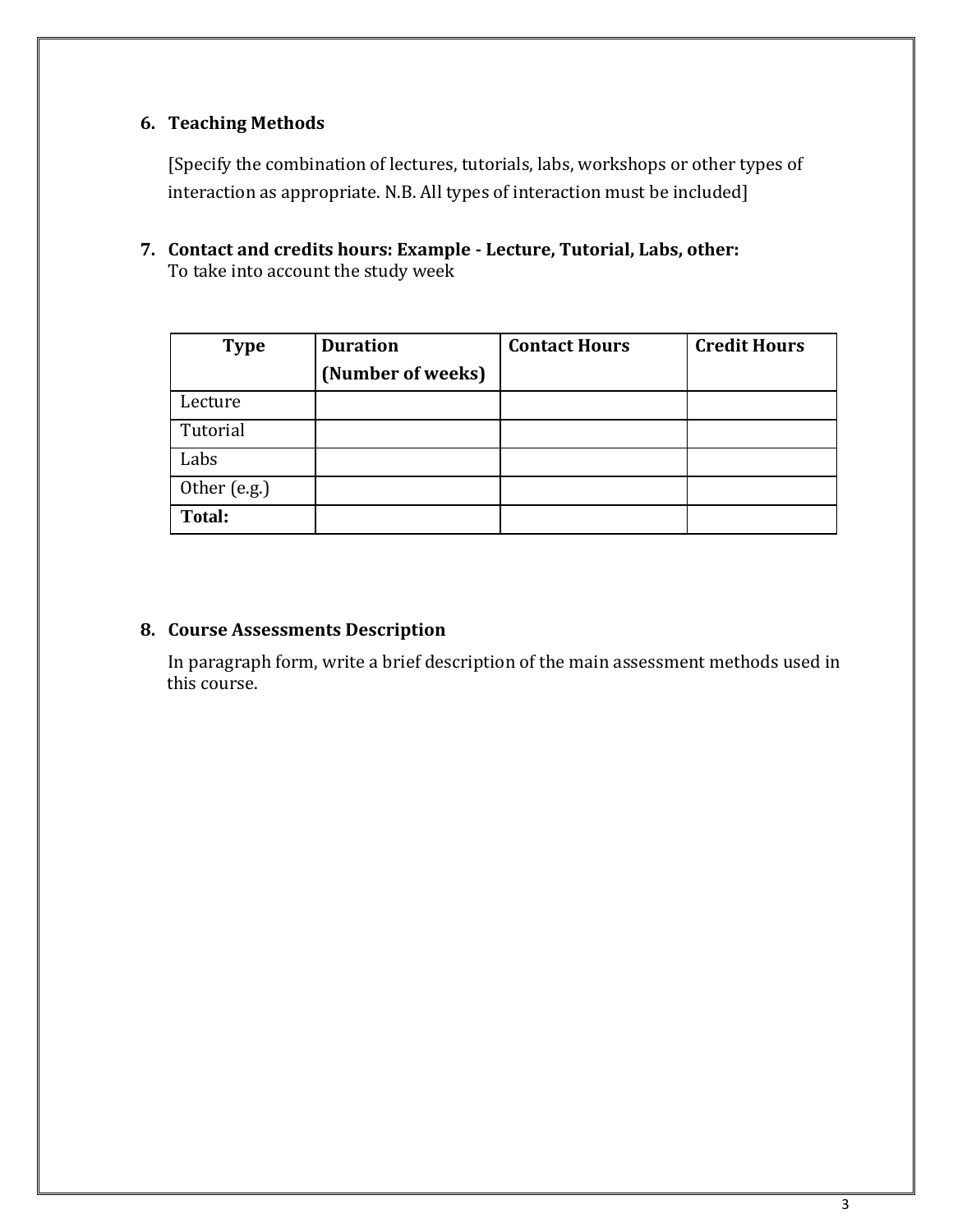|                |                           |                                                       | Assessment     |             |
|----------------|---------------------------|-------------------------------------------------------|----------------|-------------|
| #              | <b>Assessment</b><br>Item | <b>Learning</b><br><b>Outcomes</b><br>(see section 4) | Weight<br>$\%$ | Description |
| 1              |                           |                                                       |                |             |
| $\overline{2}$ |                           |                                                       |                |             |
| 3              |                           |                                                       |                |             |
| $\overline{4}$ |                           |                                                       |                |             |
| 5              |                           |                                                       |                |             |
| 6              |                           |                                                       |                |             |
| 7              |                           |                                                       |                |             |
| 8              |                           |                                                       |                |             |
| 9              |                           |                                                       |                |             |
| 10             |                           |                                                       |                |             |

# **9. Course Assessment Type and Course Learning Outcome Matrix**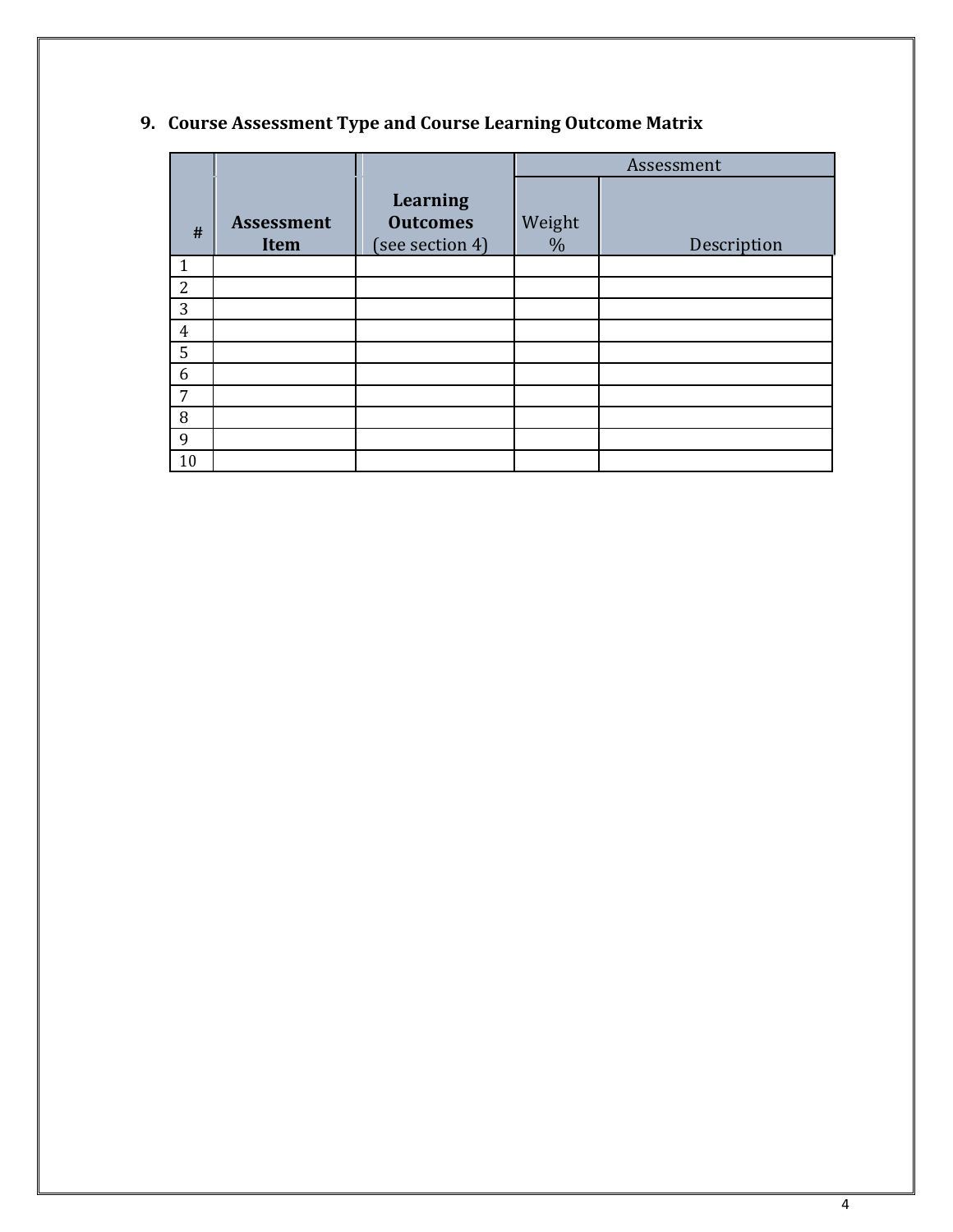#### **10. Attributes of the Ideal UWI Graduate**

Please tick the ones that apply to this course:

- $\Box$  A critical and creative thinker
- An effective communicator with good interpersonal skills
- $\Box$  IT-skilled and information literate
- $\Box$  Innovative and entrepreneurial
- $\Box$  Globally aware and well-grounded in his/her regional identity
- $\Box$  Socially, culturally and environmentally responsible
- $\Box$  Guided by strong ethical values

#### *11.* **Readings/Learning Resources** *(Online and Print)*

#### *Required/Essential*

Enter references for required reading in the faculty reference style (APA, MLA, AMA…).

#### *Recommended*

Enter recommended reading and resources in your faculty referencing style.

*Other: (Special Equipment/Tools)* Enter other resources (Special Equipment or Tools)

**12. Staffing Requirements.** Give an indication of the staffing needs for the delivery of the course.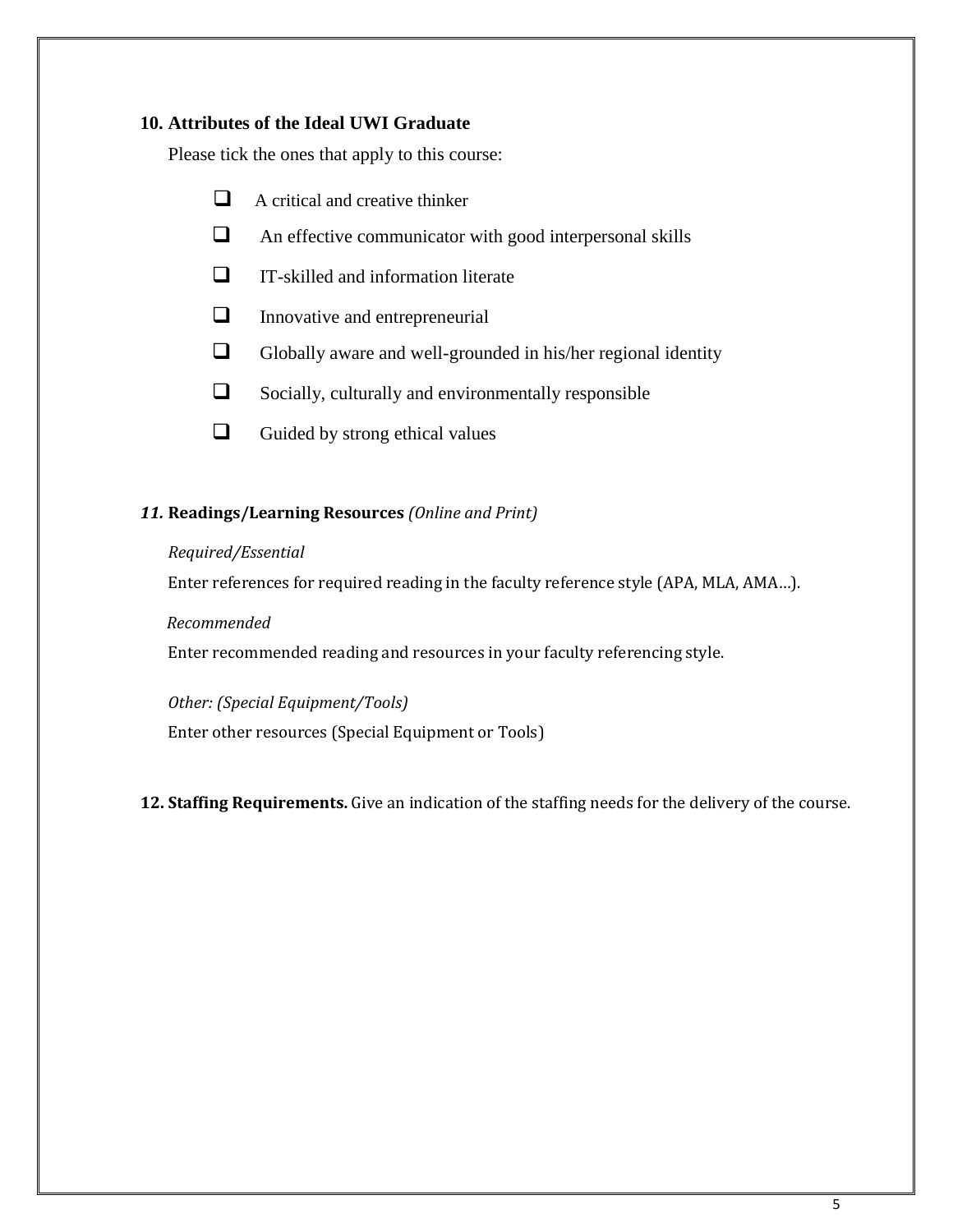| I ROJECTED EAI ENDITURE FUR FROI UJED UNDERURADUATE COURJE<br><b>Expenditure</b>                                                                                                                                                                                                                                                                                               | 1st Year<br>(specify the<br>Academic year<br>and start-up<br>costs) | <b>Estimated Costs for</b><br><b>Annual Operations</b><br>for<br><b>3-Year Period</b> |
|--------------------------------------------------------------------------------------------------------------------------------------------------------------------------------------------------------------------------------------------------------------------------------------------------------------------------------------------------------------------------------|---------------------------------------------------------------------|---------------------------------------------------------------------------------------|
| Personnel<br>1. Internal reallocation (State how the<br>campus or University resources will<br>be moved or re-<br>deployed from a current area of<br>expenditure to support the new<br>course) Will additional staff be<br>required?<br>2. New Funds (State the expenditure<br>engendered that the institution would<br>meet from other resources New<br>Funds<br><b>Total</b> |                                                                     |                                                                                       |
| Capital Expenditure (Include a new<br>facility or<br>Renovation or renewal of an existing<br>building)<br>1. Internal reallocation<br>2. New Funds<br><b>Total</b>                                                                                                                                                                                                             |                                                                     |                                                                                       |
| <b>Equipment and Technology (Include</b><br>equipment and technology which are not<br>capital expenditure. Include IT license fees,<br>maintenance, software, etc.)<br>1. Internal reallocation<br>2. New Funds<br><b>Total</b>                                                                                                                                                |                                                                     |                                                                                       |
| Library Acquisitions (e.g. Books, journals,<br>online resources, space)<br>1. Internal reallocation<br>2. New Funds<br><b>Total</b>                                                                                                                                                                                                                                            |                                                                     |                                                                                       |
| Any other costs                                                                                                                                                                                                                                                                                                                                                                |                                                                     |                                                                                       |

#### **13. Projected additional Cost (if any) for Proposed Undergraduate Course PROJECTED EXPENDITURE FOR PROPOSED UNDERGRADUATE COURSE**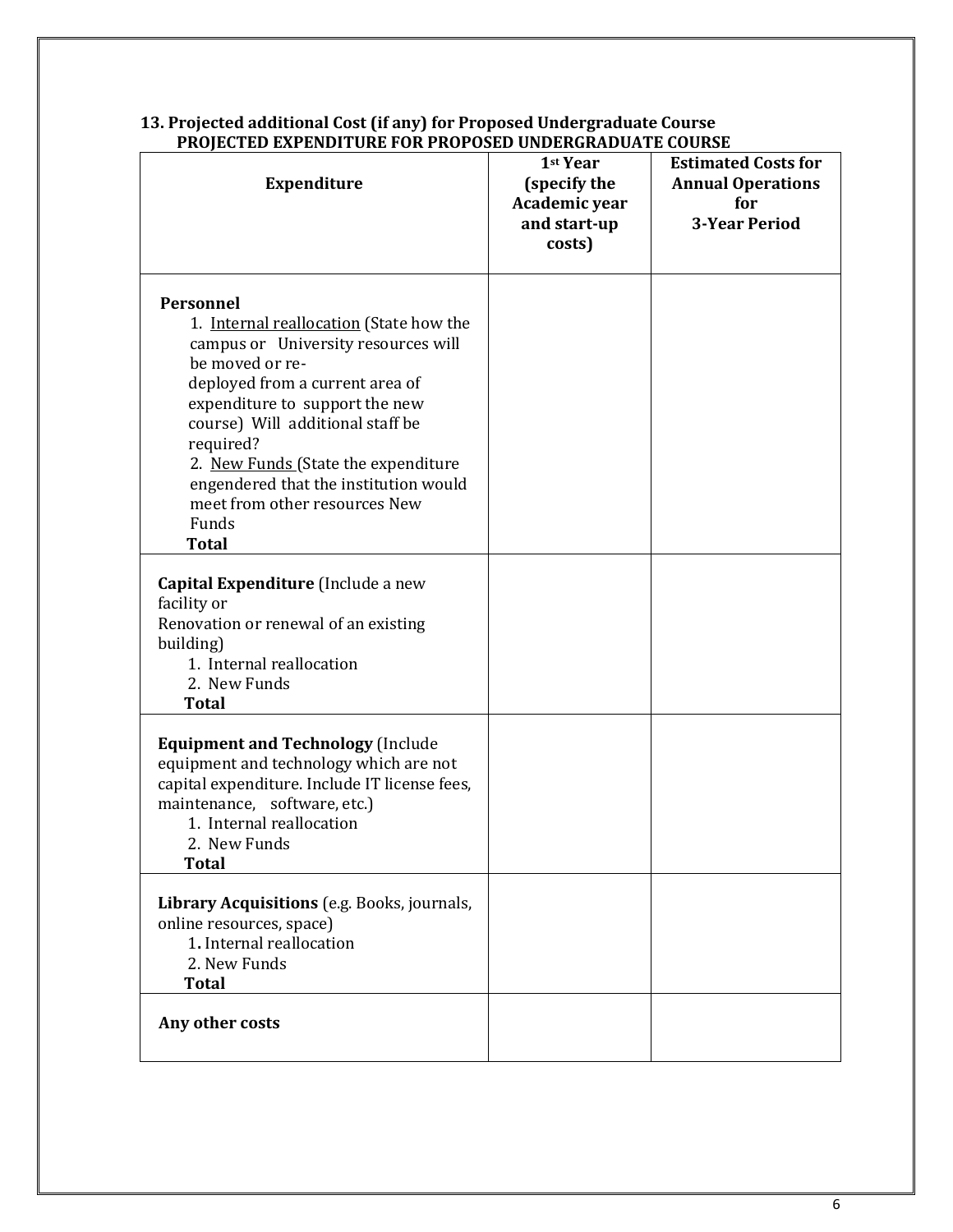#### **14. Regional Collaboration/ Consultation**

[Summarise responses from colleagues at Cave Hill, Five Islands Campus, Mona, St. Augustine, Open Campus here and explain how the feedback was taken into account.].

*NB. The policy of BUS is that if no responses are received within six (6) weeks, the course may be sent forward for approval.*

**15.All relevant BUS Policies are available at: <http://uwi.edu/undergraduatestudies/default.aspx>**

 **Have you taken these policies into account in the design of this Course?** Yes  $\Box$  No $\Box$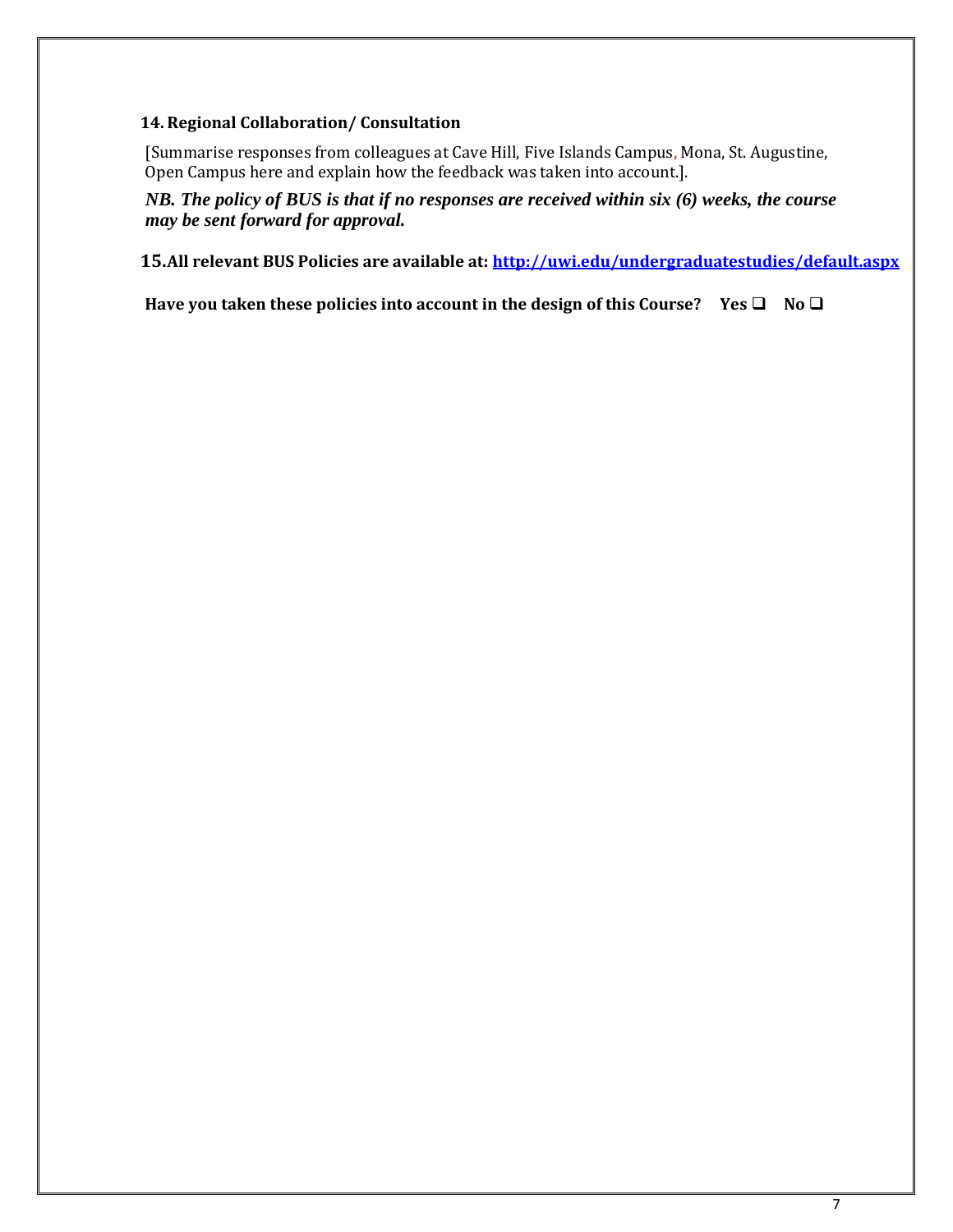| Academic Staff Member / Contact Person Responsible/Coordinator<br>Telephone: Email:<br>Name: |                          |   |                       |             |                                    |
|----------------------------------------------------------------------------------------------|--------------------------|---|-----------------------|-------------|------------------------------------|
| Campus/Faculty/Department:                                                                   |                          |   |                       |             |                                    |
| Date of Recommendation by Faculty Board:                                                     |                          |   |                       |             |                                    |
|                                                                                              |                          |   |                       |             |                                    |
|                                                                                              |                          |   |                       |             |                                    |
|                                                                                              | Checked and endorsed by: | ⊔ | <b>Campus Bursary</b> | $\Box$ CETL | $\Box$ Library                     |
|                                                                                              |                          | ப | Bookshop              |             | $\Box$ Faculties on other Campuses |
|                                                                                              |                          |   | 00L                   |             |                                    |
|                                                                                              |                          |   |                       |             |                                    |

NB. Attach supporting documents as appendix e.g. CETL. Library, online checklist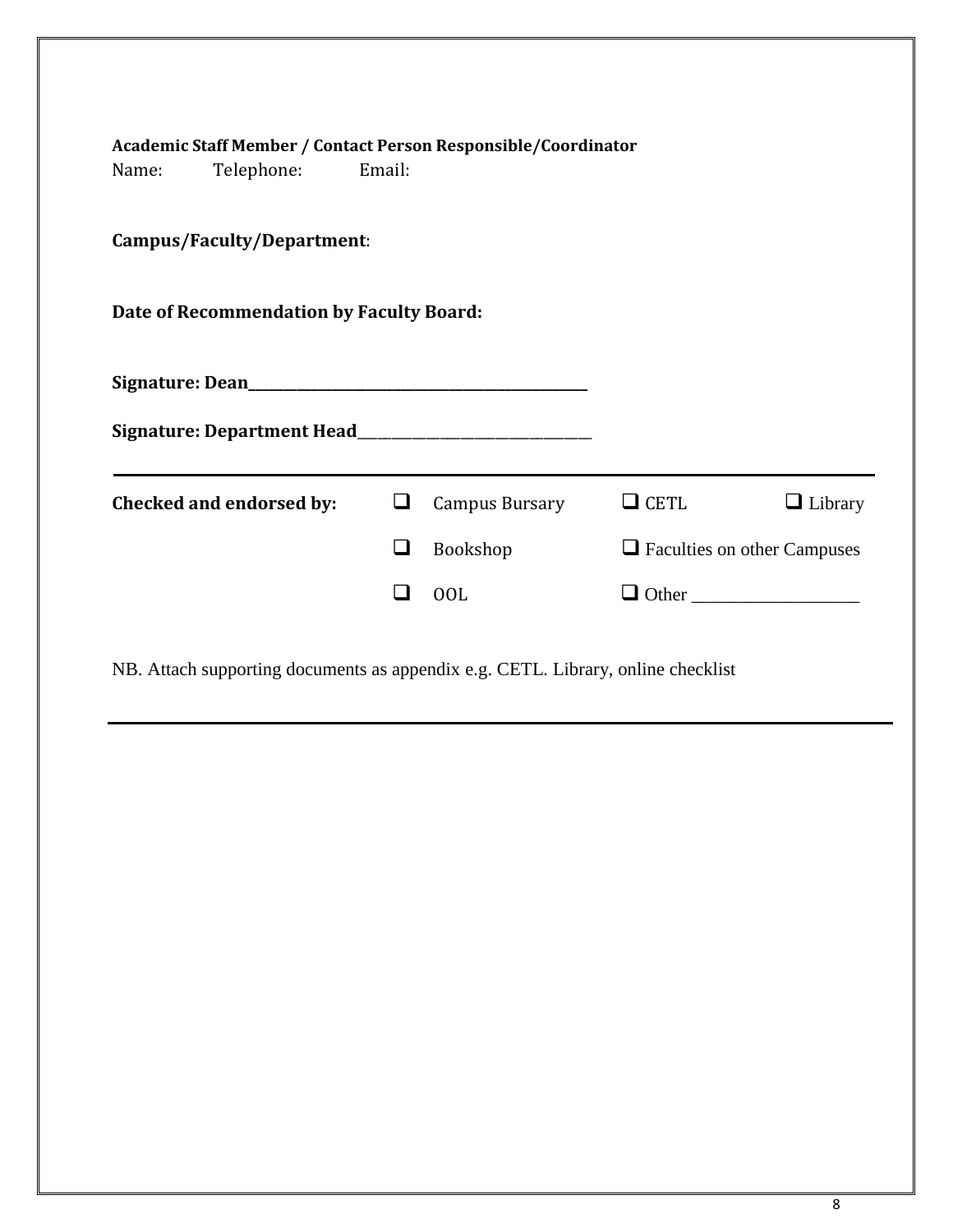# **APPROVAL PROCESS**

| <b>Response from AQAC:</b> $\Box$ Approved |  |                                                                        |  |  |
|--------------------------------------------|--|------------------------------------------------------------------------|--|--|
|                                            |  | $\Box$ Approved after completion of specified<br>minor amendment $(s)$ |  |  |
|                                            |  | $\Box$ To resubmit with specified changes                              |  |  |
|                                            |  | Not Approved                                                           |  |  |
| Signature: AQAC Chair                      |  |                                                                        |  |  |
| Date Ratified by Academic Board            |  |                                                                        |  |  |
| Signature: Campus Registrar                |  |                                                                        |  |  |